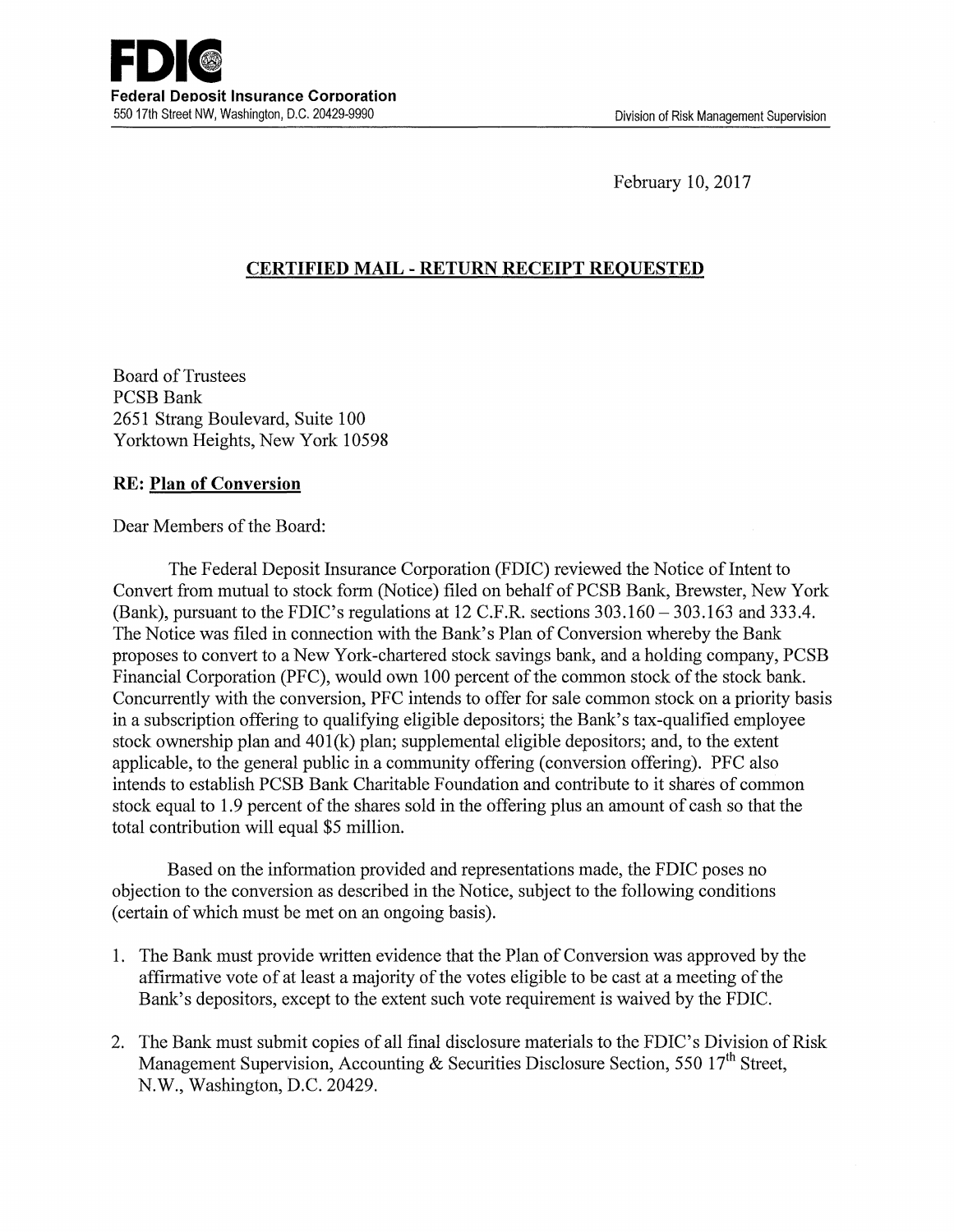- 3. The Bank must advise the FDIC of the results of the conversion offering, and deliver an updated appraisal that:
	- a. Takes the results of the conversion offering into account,
	- b. Discusses any material events or changes during the subscription period, and
	- c. Explains any securities purchase orders that may have been rejected.
- 4. The Bank must provide written evidence that all necessary fmal approvals regarding the conversion and conversion offering have been obtained from the appropriate Federal and state authorities.
- 5. During the three-year period after the close of the conversion offering, the Bank must operate within the parameters set forth in the Business Plan submitted with the Notice (Business Plan), including the financial projections therein, and must notify and receive prior approval from the FDIC Regional Director of any proposed material deviation or material change from the Business Plan (including, but not limited to, any merger, acquisition or business combination involving the Bank) at least 60 days before consummating such change.
- 6. During the three-year period after the close of the conversion offering, the Bank must not make any distributions of capital to PFC, including cash dividends or any other retirement or return of capital, except in accordance with applicable FDIC laws and regulations, and as provided for in the Business Plan, without the prior approval of the FDIC Regional Director, if such action would cause the Bank's leverage and total capital ratios to fall below 8.0 percent and 12.0 percent, respectively.
- 7. During the twelve-month period after the close of the conversion offering, PFC must not declare any distributions of capital to shareholders, including cash dividends or any other retirement or return of capital, except with the written approval of the Federal Reserve Bank of New York.
- 8. Prior to a repurchase of shares by PFC within the first year after the close of the conversion offering, the Bank shall provide written notification to the FDIC New York Regional Office and provide copies of all documents filed with other regulators.
- 9. During the three-year period after the close of the conversion offering, shares issued to directors and executive officers (insiders) in the offering are restricted from resale without the prior approval of the FDIC Regional Director, except that: (1) in the event of the death of an insider, the successor in interest may sell the shares without such prior approval; (2) if the insider is no longer employed by or a trustee or director of the Bank or PFC, he or she may sell the shares without such prior approval; and (3) the insider may transfer the shares to his or her lineal descendant(s) or spouse, or into a trust or retirement vehicle for the benefit of the insider or such descendants and spouse without such prior approval.
- 10. The Bank and PFC must ensure that any stock option or recognition and retention plan (collectively, Stock Benefit Plans) established or maintained during the three-year period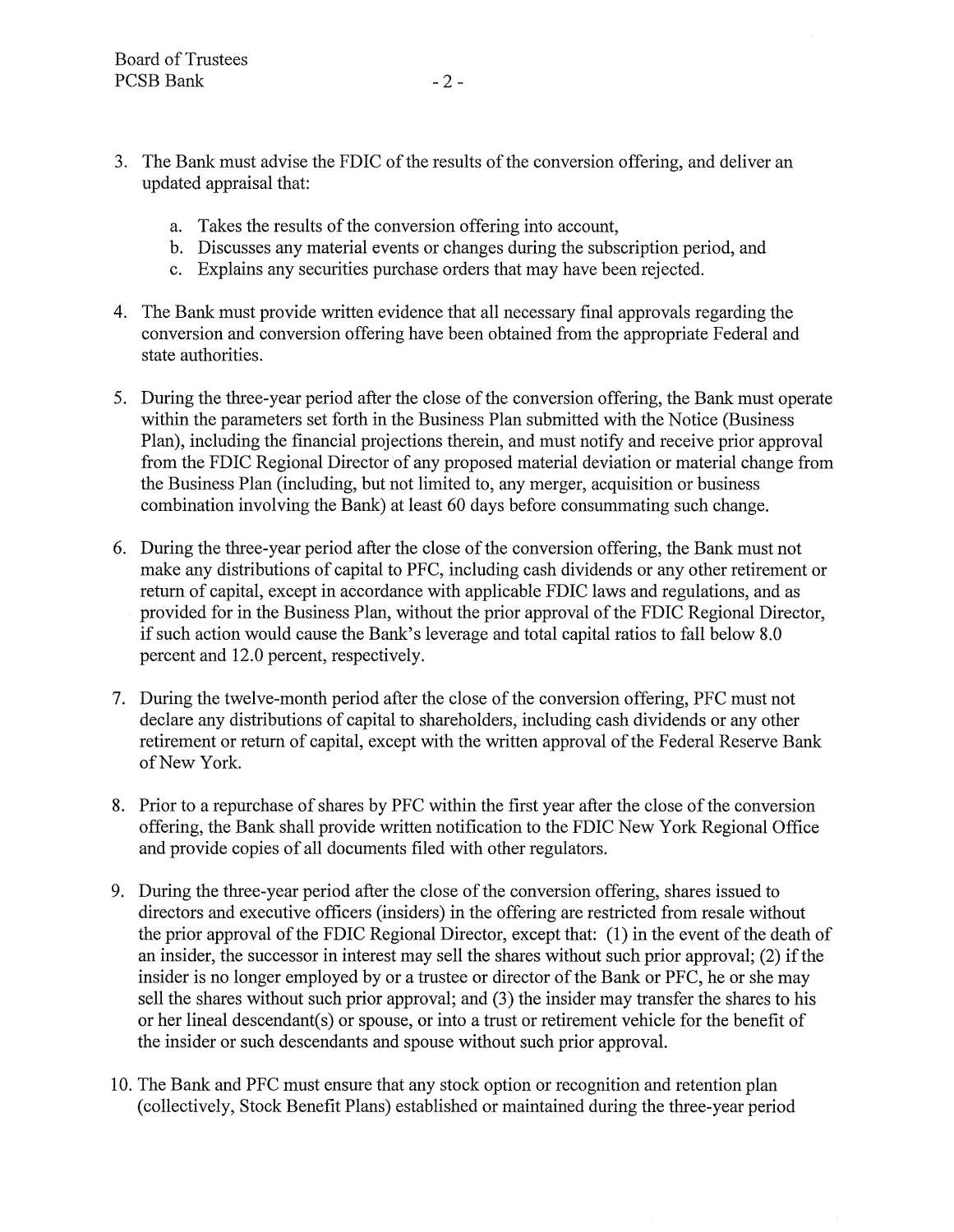after the close of the conversion offering will include provisions that comport with the following:

- a. The duration of rights granted under the Stock Benefit Plans must be limited, and in no event shall the exercise period exceed ten years;
- b. In accordance with applicable regulations, if the Stock Benefit Plans are adopted by shareholders within the first year after the close of the conversion offering, the rights must vest on an equal basis over a period of not less than five years. If the Stock Benefit Plans are adopted more than one year but less than three years after the close of the conversion offering, the rights must vest on an equal basis over a period of not less than three years following establishment of the Stock Benefit Plans in order to encourage the recipient to remain involved in the Bank;
- c. Rights granted must not be transferable by the participant;
- d. The exercise price of stock rights must not be less than the fair market value of the stock at the time that the rights are granted;
- e. Rights under the Stock Benefit Plans must be exercised or expire within a reasonable time after termination or separation as an active officer, employee, or director; and
- f. The Stock Benefit Plans must contain a provision allowing the primary federal regulator to direct the institution to require plan participants to exercise or forfeit their stock rights.
- 11. The PCSB Bank Charitable Foundation's Board of Directors commits to the following oversight provisions:
	- a. PFC common stock held by PCSB Bank Charitable Foundation must be voted in the same ratio as the shares voted on each proposal considered by the shareholders;
	- b. PCSB Bank Charitable Foundation will be subject to examination by the FDIC and must comply with all supervisory directives imposed by the FDIC;
	- c. PCSB Bank Charitable Foundation must operate in accordance with written policies adopted by its Board of Directors, including the adoption of a conflict of interest policy acceptable to the FDIC;
	- d. PCSB Bank Charitable Foundation must not engage in self-dealing, and must comply with all laws necessary to maintain its tax-exempt status under the Internal Revenue Code;
	- e. PCSB Bank Charitable Foundation must provide to the FDIC New York Regional Office a proposed operating plan prior to completion of the conversion offering, and within six months immediately following the date of the conversion offering, a threeyear operating plan for PCSB Charitable Foundation that contains proforma financial statements, including a balance sheet and income statement; and
	- f. Following completion of the conversion offering, PCSB Bank Charitable Foundation must provide to the FDIC New York Regional Office annual reports describing grants made and grant recipients.
- 12. The Bank acknowledges that this letter of non-objection is based on the facts and circumstances as currently known to the FDIC, and the Bank must notify the FDIC New